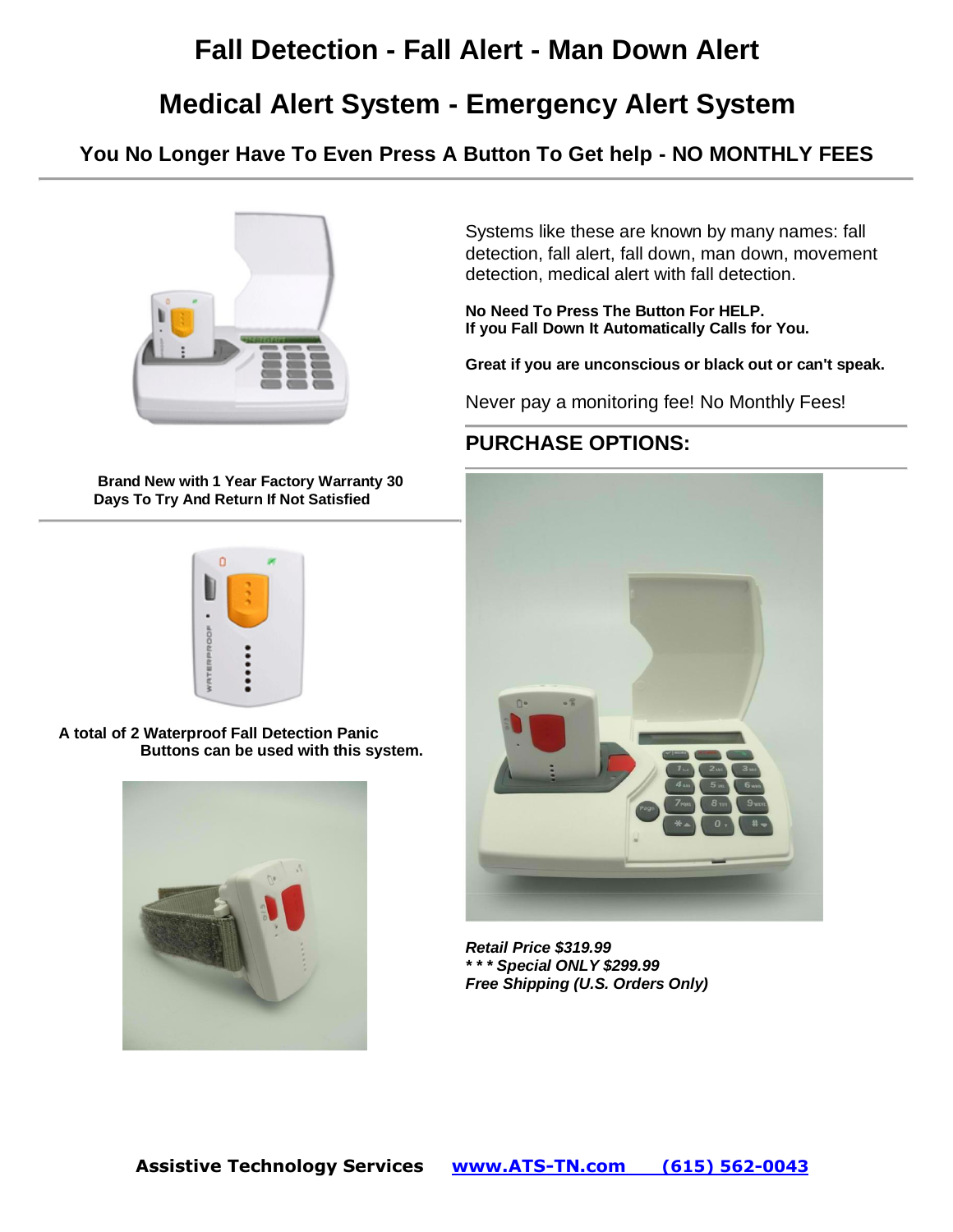### **Benefits:**

- No monthly monitoring charge

- The easiest way to make SOS call - Automatic SOS call - Dials automatically if the system detects the person has fallen down ( Man Down function)

- No need to "shout" to the base - complete 2 way voice communication right through the panic button.

- Very Small Panic button 2.2" X 1.5" X 0.6"

- Light Weight - it only weighs 2 oz.

- The user can wear the panic button while washing hands or taking a shower (complies with IP-57 waterproof standard)

- Very user friendly - voice prompts for most operations. The system speaks to you guiding you through setup features.

- Persistent contact. This system will continue calling your contacts until someone answers the call or the call is cancelled by the user.

- Can be worn around the neck with a lanyard.

- Optional wrist strap and belt clip is also available.



**Add Extra Waterproof Fall Detection Panic Buttons. Only \$129.99 + shipping**

#### **What's Included:**

**AC Power Adapter, Telephone Cord, Waterproof Fall Detect Panic Button (battery included), Base Unit, Instruction Manual, 1 Year Factory Warranty.**

### **Features List:**

- **2 way communication** through panic button

- Simple operation : push one SOS button on the panic button for emergency calling
- Automatic speakerphone during SOS calling (Talk directly through the panic button)
- Dedicated SOS call flow logic
- Voice prompt for ease of operation
- **Water proof** IP-57
- Low battery alert Long standby time
- Back up battery (using rechargeable AAA batteries not included)

#### - **Automatic fall down detection (to activate Alert Dialing)**

- User can answer any incoming call or make and outgoing call by simply pressing the big button, or cancel the call by pressing the small button

- Priority for SOS call block all incoming call during SOS mode
- SOS call will continue until it is being answered
- Able to detect answering machine / voice mail from receiver (depends on operator system)
- Voice prompt announcement for most operation status (English, French selectable by end user)
- BIG SOS panic button to activate telephone call according to preset telephone number

- Ringing Panic Button - when an incoming call is received the Panic Button will ring. This feature can be turned on/off for each Panic Button.

- Pills alarm for reminder to take medicine

- Easy system check to ensure security (this includes battery capacity, power supply, telephone line, distance, out of range etc.)

- Low battery alert, out of range alert, no power and no telephone line alert (Both LED indication and voice announcement)
- Range is about 600 foot range (open area your environment may effect actual distance)
- Maximum loudness allowing elderly to hear
- Back up battery compartment (4xAAA NiMH battery not included)
- DECT digital technology provides the best digital and clear voice communication available today
- Each base station can register maximum 2 pendants
- Set up 3 SOS numbers independently (each pendant can dial 3 of their own phone numbers;)

#### Easy Installation

- Connect to standard telephone line with the base station (Optional Cell phone usage with Bluetooth adapter if you have no phone line)

- Connect wall power adapter with the base station
- Place the pendant onto base station for charging
- Set up date / time, and maximum 3 SOS telephone numbers
- Extra phone jack in back of unit so you can plug another telephone into this system